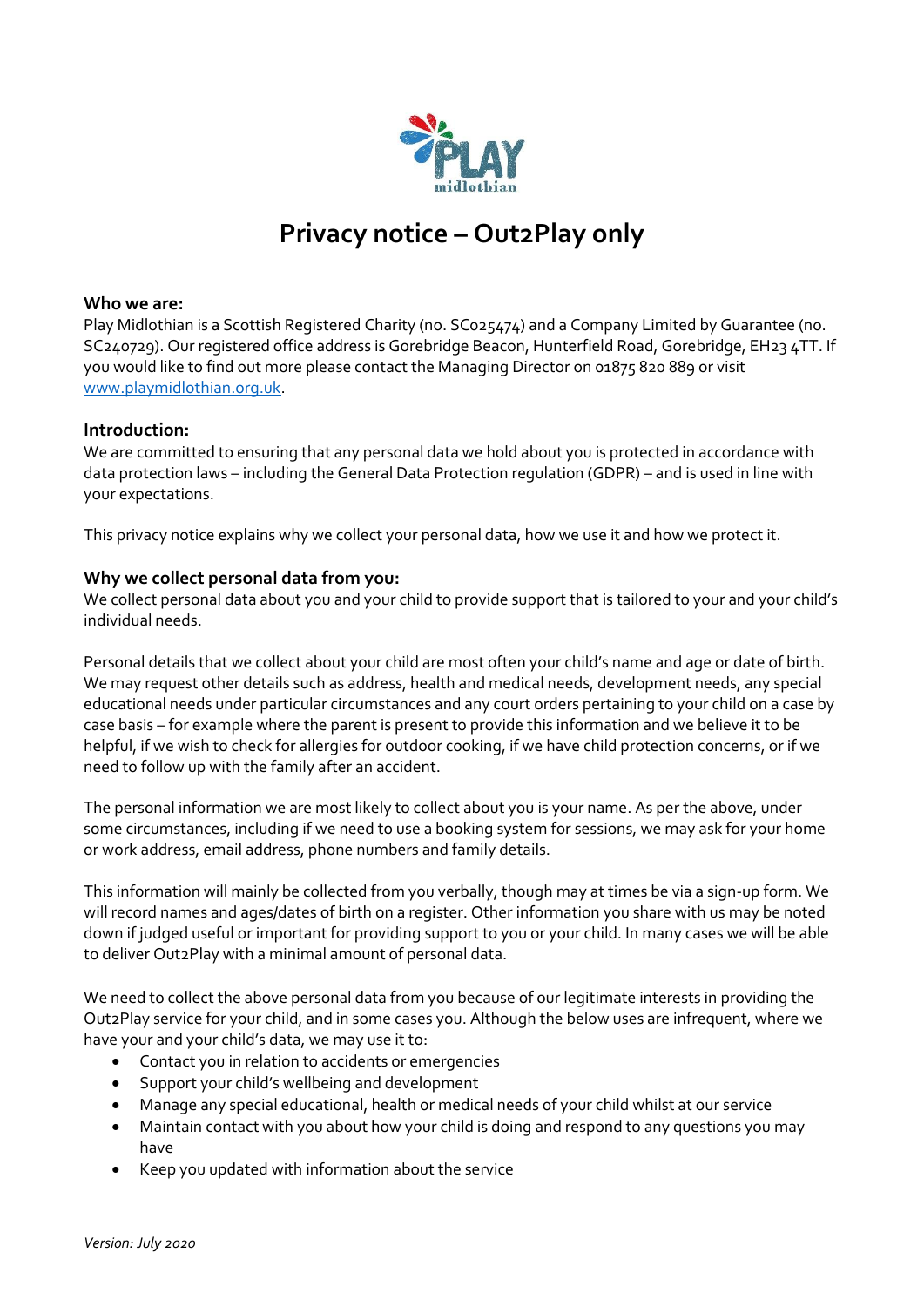We also carry out evaluation of our services, to meet our legitimate interests and activities. We need to collect information about whether or not our service is having a positive impact on children and families, so that we can provide tailored support and improve our services.

This would include information you and your child provide about the service and what it is achieving (or not achieving) for you. This could be collected using, for example, questionnaires or evaluation star charts. We also record our observations of changes we have seen in the children and families (where relevant). At times this may include information about health or other support needs.

We also need to provide evidence to our funders that our services are achieving benefits for children, families and communities – without this evidence it would be very difficult to fund and provide services. The data we share in our reports to funders is anonymised or names are changed. It is possible, though very unlikely, a funder may include in their terms and conditions the right to check our service records, to verify we have used their funding correctly.

We also share evaluation information that is anonymised, or with changed names – such as quotes, statistics or case studies – in our marketing materials, to highlight the work of Play Midlothian.

With your consent, we will also take photographs or videos of you and/or your child. (Though consent is not required for general group scenes, or where people would be difficult to identify, as this is not personal data.) Images could be used for evaluation and promotional purposes, including potentially on television, in newspapers or magazines, online (including on social media), in reports and in printed marketing materials.

We will only add you to our general mailing list to find out about other Play Midlothian services and news with your consent.

We have a legal obligation to process safeguarding related data about your child, should we have concerns about their welfare.

# **Who we share your data with:**

We may share your data with others providing Play Midlothian with business services, for example the following categories:

- IT service providers
- Communications service providers (so that we can send you information)
- Banking services (to process payments)
- Freelancers (for example assisting with our services)
- Advisers (for example supporting us to establish new systems)
- Our insurer (if applicable)

This would only be for the purposes of Play Midlothian business.

We may need to share data relating to you and your child with medical professionals, in the event of an accident or incident.

We will also share your data:

- If we are legally required to do so, for example, by law, by a court, by the Office of the Scottish Charity Regulator or by Companies House
- To protect children, for example by sharing information with social work or the police
- If it is necessary to protect our or others' rights, property or safety
- If we transfer the management of Play Midlothian